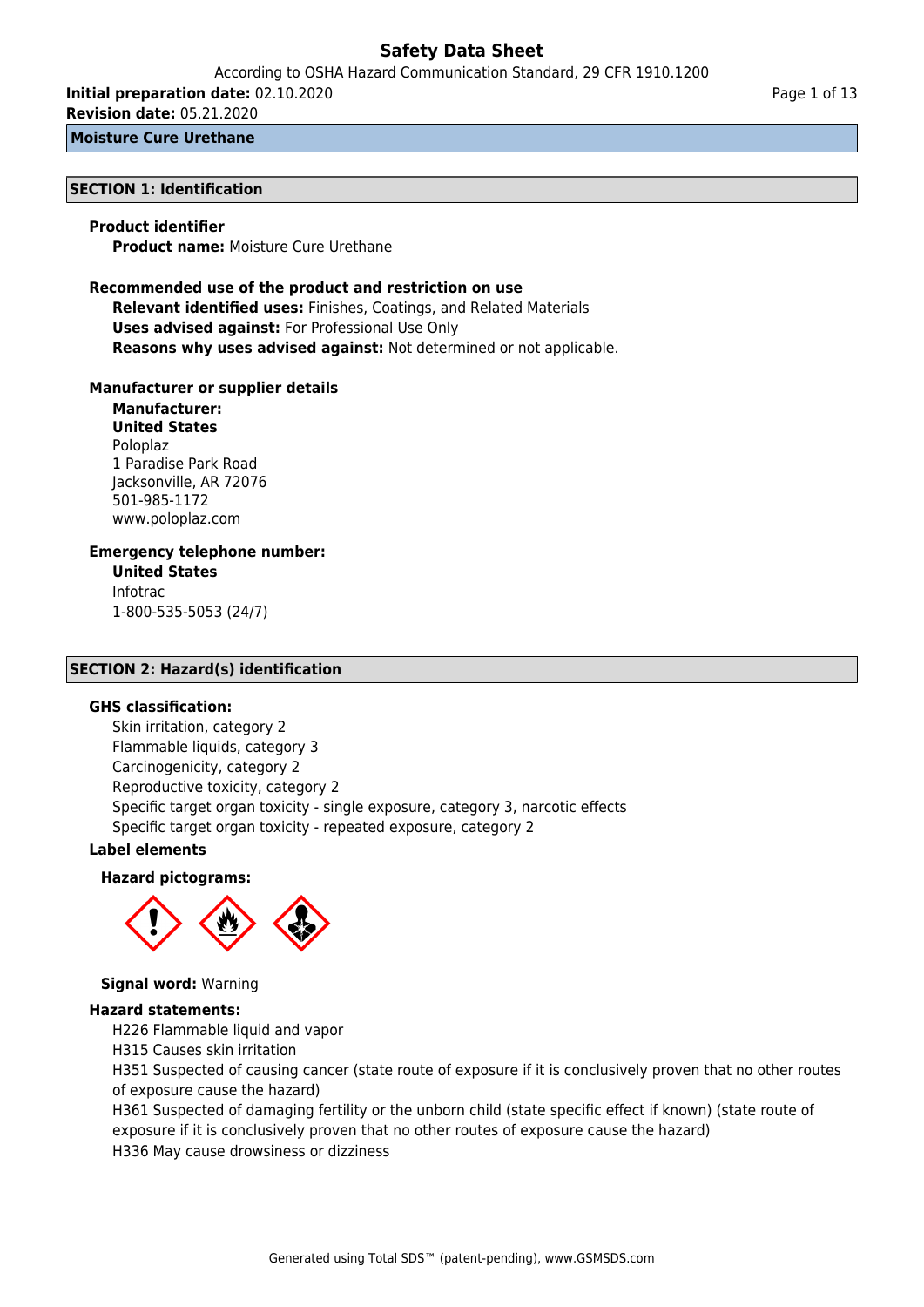According to OSHA Hazard Communication Standard, 29 CFR 1910.1200

**Initial preparation date:** 02.10.2020

Page 2 of 13

## **Revision date:** 05.21.2020 **Moisture Cure Urethane**

H373 May cause damage to organs (state all organs affected, if known) through prolonged or repeated exposure (state route of exposure if it is conclusively proven that no other routes of exposure cause the hazard)

## **Precautionary statements:**

P264 Wash skin thoroughly after handling

- P280 Wear protective gloves/protective clothing/eye protection/face protection
- P210 Keep away from heat/sparks/open flames/hot surfaces. No smoking
- P233 Keep container tightly closed
- P240 Ground/bond container and receiving equipment
- P241 Use explosion-proof electrical/ ventilating/ lighting/.../ equipment
- P242 Use only non-sparking tools
- P243 Take precautionary measures against static discharge
- P201 Obtain special instructions before use
- P202 Do not handle until all safety precautions have been read and understood

P261 Avoid breathing dust/fume/gas/mist/vapors/spray

P271 Use only outdoors or in a well-ventilated area

P260 Do not breathe dust/fume/gas/mist/vapors/spray

P302+P352 IF ON SKIN: Wash with plenty of water/ …

P321 Specific treatment (see ... on this label)

P332+P313 If skin irritation occurs: Get medical advice/attention

P362 Take off contaminated clothing and wash it before reuse

P303+P361+P353 IF ON SKIN (or hair): Take off immediately all contaminated clothing. Rinse skin with water/shower

P370+P378 In case of fire: Use ... to extinguish

P308+P313 IF exposed or concerned: Get medical advice/attention

P304+P340 IF INHALED: Remove victim to fresh air and keep at rest in a position comfortable for breathing

P312 Call a POISON CENTER/doctor/.../if you feel unwell

- P314 Get medical advice/attention if you feel unwell
- P403+P235 Store in a well-ventilated place. Keep cool
- P405 Store locked up

P403+P233 Store in a well-ventilated place. Keep container tightly closed

P501 Dispose of contents/container to…

## **Hazards not otherwise classified:** None

## **SECTION 3: Composition/information on ingredients**

| <b>Identification</b>    | <b>Name</b>                  | Weight %  |
|--------------------------|------------------------------|-----------|
| CAS number:<br>108-65-6  | 1-Methoxy-2-propanol acetate | $2 - 6$   |
| CAS number:<br>1330-20-7 | Xylene                       | $35 - 55$ |
| CAS number:<br>100-41-4  | Ethyl Benzene                | $5 - 10$  |

## **Additional Information:** None

## **SECTION 4: First aid measures**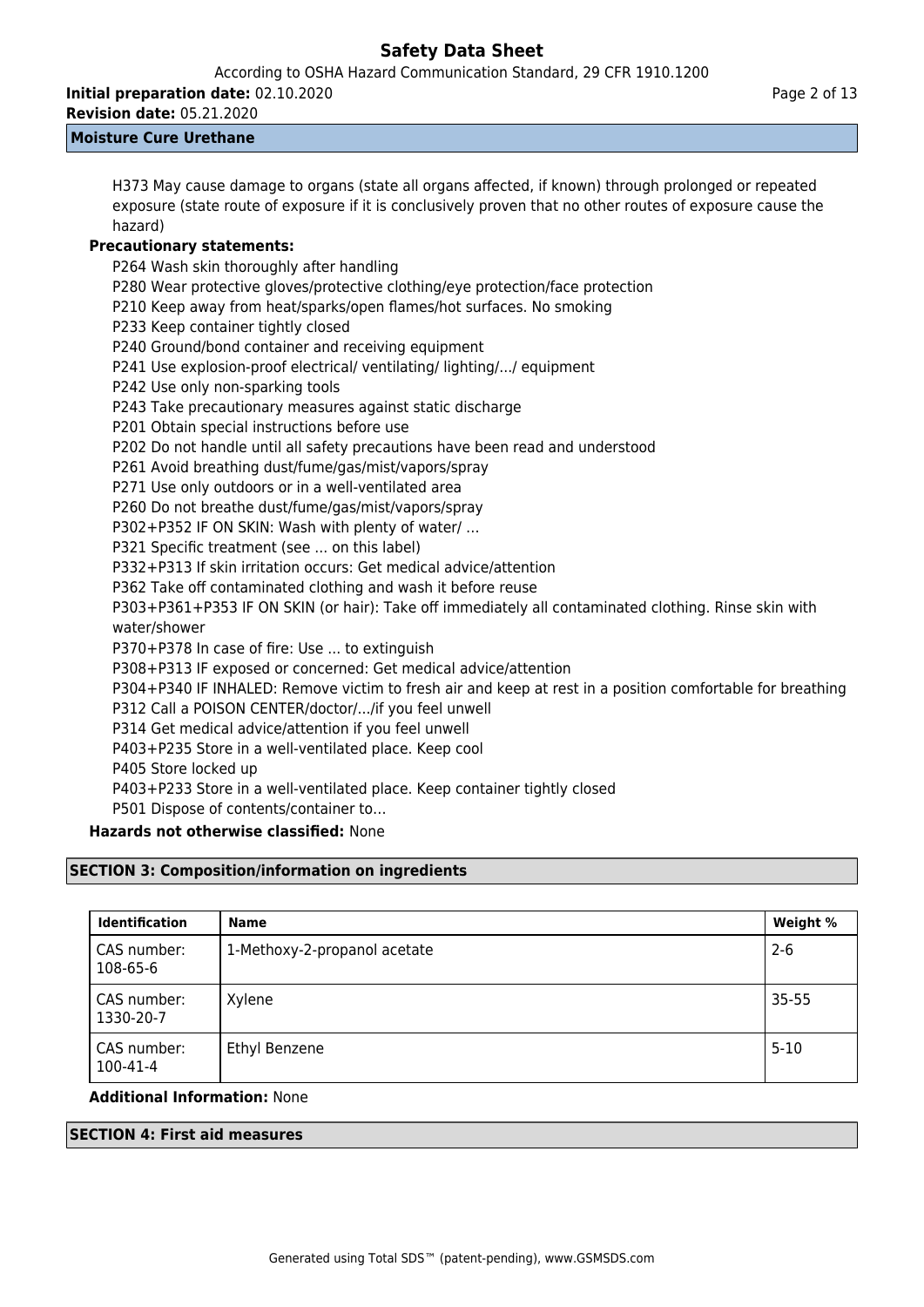According to OSHA Hazard Communication Standard, 29 CFR 1910.1200

**Initial preparation date:** 02.10.2020 **Revision date:** 05.21.2020

**Moisture Cure Urethane**

## **Description of first aid measures**

## **General notes:**

Show this Safety Data Sheet to the doctor in attendance.

## **After inhalation:**

If inhaled, remove person to fresh air and place in a position comfortable for breathing. Keep person at rest. If breathing is difficult, administer oxygen. If breathing has stopped, provide artificial respiration. If experiencing respiratory symptoms, seek medical advice/attention.

If inhaled, remove person to fresh air and place in a position comfortable for breathing. Keep person at rest. If breathing is difficult, administer oxygen. If breathing has stopped, provide artificial respiration. If symptoms develop or persist, seek medical advice/attention.

## **After skin contact:**

Remove contaminated clothing and shoes. Rinse skin with copious amounts of water [shower] for several minutes. Launder contaminated clothing before reuse. If symptoms develop or persist, seek medical advice/attention.

## **After eye contact:**

Rinse eyes with plenty of water for several minutes. Remove contact lenses if present and easy to do so. Protect unexposed eye. If symptoms develop or persist, seek medical advice/attention.

## **After swallowing:**

If swallowed, DO NOT induce vomiting unless told to do so by a physician or poison control center. Rinse mouth with water. Never give anything by mouth to an unconscious person. If spontaneous vomiting occurs, place on the left side with head down to prevent aspiration of liquid into the lungs. If symptoms develop or persist, seek medical advice/attention.

## **Most important symptoms and effects, both acute and delayed**

#### **Acute symptoms and effects:**

Skin contact may result in redness, pain, burning and inflammation.

Product is highly flammable. Exposure to sources of ignition may cause physical injury. Inhalation may have adverse effects on the central nervous system. Symptoms may include drowsiness, dizziness, headache, nausea and lowering of consciousness. Acute overexposure via inhalation may result in respiratory distress, confusion and unconsciousness.

## **Delayed symptoms and effects:**

Effects are dependent on exposure (dose, concentration, contact time).

Suspected of causing cancer.

Long term exposure may affect fertility. Symptoms include, but are not limited to: menstrual problems, altered sexual behavior/fertility/ and pregnancy outcome. Long term exposure may also affect development of the unborn child. Symptoms include, but are not limited to: intrauterine growth retardation, pre-term birth, birth defects and postnatal death.

May cause damage to organs through prolonged or repeated exposure. Effects are dependent on exposure (dose, concentration, contact time).

## **Immediate medical attention and special treatment**

#### **Specific treatment:**

Overexposure via inhalation requires urgent medical treatment.

## **Notes for the doctor:**

Treat symptomatically.

#### **SECTION 5: Firefighting measures**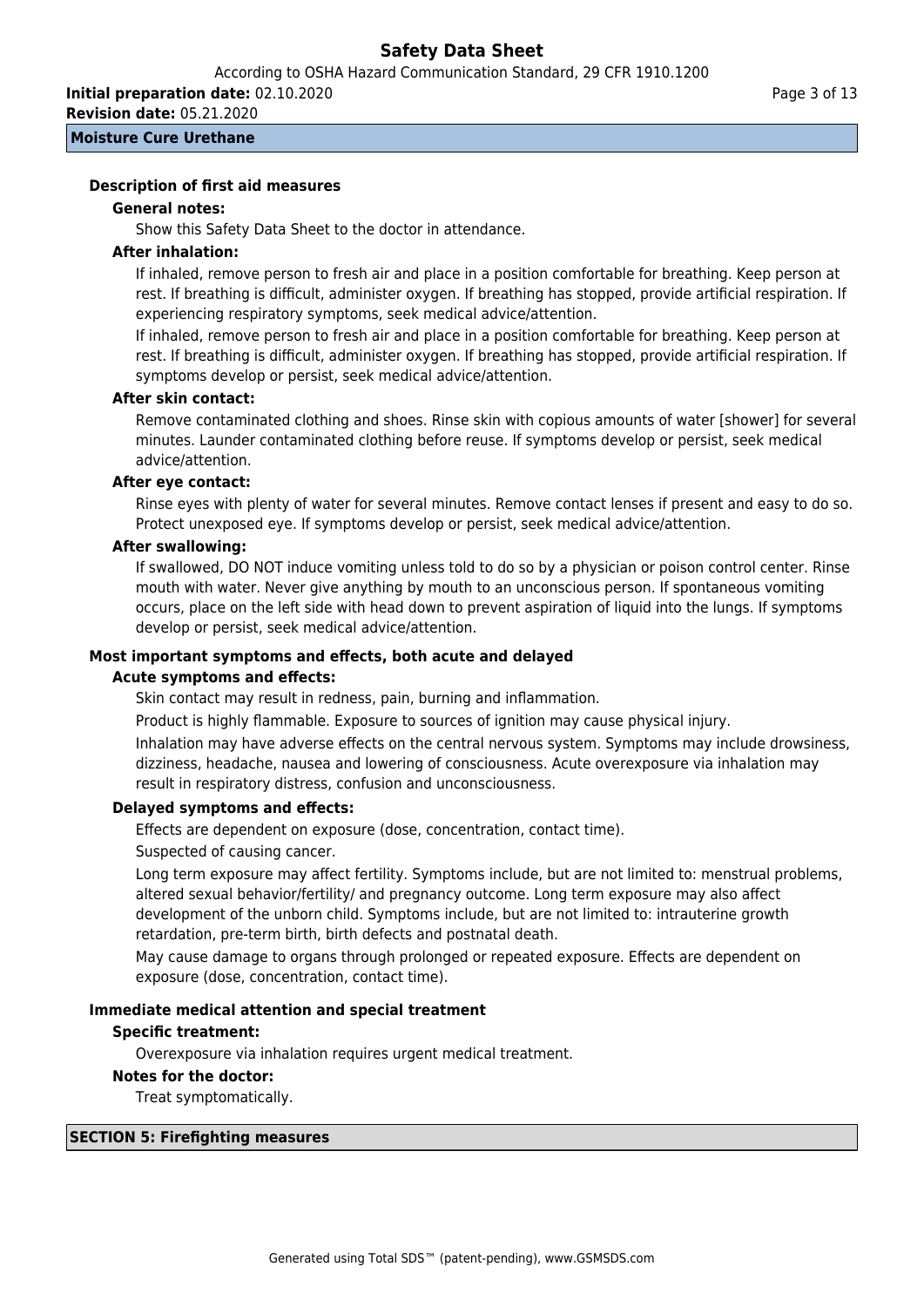According to OSHA Hazard Communication Standard, 29 CFR 1910.1200

**Initial preparation date:** 02.10.2020

**Revision date:** 05.21.2020

## **Moisture Cure Urethane**

## **Extinguishing media**

## **Suitable extinguishing media:**

Dry chemical, CO2, water spray or alcohol-resistant foam.

Water mist/fog, carbon dioxide, dry chemical or alcohol resistant foam.

## **Unsuitable extinguishing media:**

Do not use water jet.

## **Specific hazards during fire-fighting:**

Flammable liquid. Will be easily ignitable by heat, sparks or flames. Vapors may form explosive mixtures with air. Vapors may travel to source of ignition and flash back. Most vapors are heavier than air. They will spread along ground and collect in low or confined areas (sewers, basements, tanks). Vapor explosion hazard indoors, outdoors or in sewers. Runoff to sewer may create fire or explosion hazard. Containers may explode when heated. Inhalation or contact with material may irritate or burn skin and eyes. Fire may produce irritating, corrosive and/or toxic gases. Vapors may cause dizziness or suffocation. Thermal decomposition may produce irritating/toxic fumes/gases.

## **Special protective equipment for firefighters:**

Fire-fighters should wear appropriate protective equipment and self-contained breathing apparatus (SCBA with a full-face piece operated in positive pressure mode).

## **Special precautions:**

Evacuate non-essential personnel. Ventilate closed spaces before entering. Consider initial evacuation for 300 meters in all directions. If tank/rail car is involved in the fire, ISOLATE for 800 meters in all directions. Fight fire from a maximum distance. Move containers from fire area if you can do it without risk. Use water spray/fog for cooling fire exposed containers. Withdraw immediately in case of rising sound from venting safety devices or discoloration of tank. Always stay away from tanks engulfed in fire. For massive fire, use unmanned hose holders or monitor nozzles. If this is impossible, withdraw from area and let fire burn. Stand by, at a safe distance, with extinguisher ready for possible re-ignition. A vapor-suppressing foam may be used to reduce vapors. Avoid unnecessary run-off of extinguishing media which may cause pollution. Do not handle damaged containers unless specialized to do so.

Avoid contact with skin, eyes, hair and clothing. Do not breathe fumes/gas/mists/aerosols/vapors/dusts. Move containers from fire area if safe to do so. Use water spray/fog for cooling fire exposed containers. Avoid unnecessary run-off of extinguishing media which may cause pollution.

#### **SECTION 6: Accidental release measures**

## **Personal precautions, protective equipment and emergency procedures:**

Evacuate unnecessary personnel. Ventilate area. Extinguish any sources of ignition. Wear recommended personal protective equipment (see Section 8). Do not get on skin, eyes or on clothing. Avoid breathing mist. vapor, dust, fume and spray. Do not walk through spilled material. Wash thoroughly after handling. Remove contaminated clothing and launder before reuse.

Evacuate unnecessary personnel. Ventilate area. Extinguish any sources of ignition. All equipment used when handling the product must be grounded. Wear recommended personal protective equipment (see Section 8). Avoid contact with skin, eyes and clothing. Avoid breathing mist. vapor, dust, fume and spray. Do not walk through spilled material. Wash thoroughly after handling.

Evacuate unnecessary personnel. Ventilate area. Extinguish any sources of ignition. Wear recommended personal protective equipment (see Section 8). Avoid contact with skin, eyes and clothing. Avoid breathing mist, vapor, dust, fume and spray. Do not walk through spilled material. Wash thoroughly after handling.

#### **Environmental precautions:**

Prevent further leakage or spillage if safe to do so. Prevent from reaching drains, sewers and waterways. Discharge into the environment must be avoided.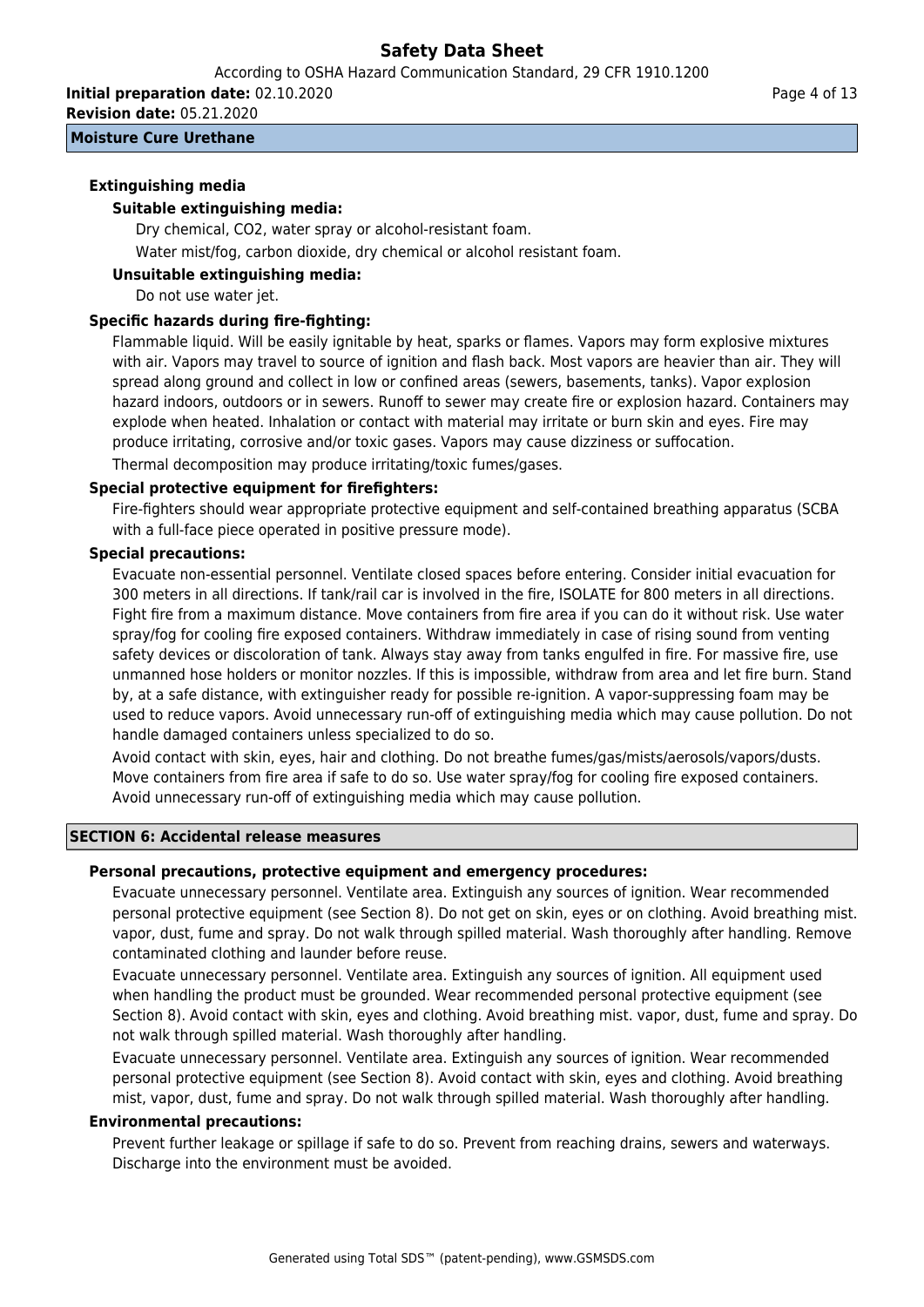According to OSHA Hazard Communication Standard, 29 CFR 1910.1200

**Initial preparation date:** 02.10.2020 **Revision date:** 05.21.2020

## **Moisture Cure Urethane**

## **Methods and material for containment and cleaning up:**

Do not touch damaged containers or spilled material unless wearing appropriate personal protective clothing. Avoid breathing dust, mist, fumes, vapors or spray. Stop leak if you can do it without risk. Contain and collect spillage and place in suitable container for future disposal. Dispose of in accordance with all applicable regulations (see Section 13).

Do not touch damaged containers or spilled material unless wearing appropriate personal protective clothing. Stop leak if you can do it without risk. A vapor-suppressing foam may be used to reduce vapors. Absorb or cover with dry earth, sand or other non-combustible material and transfer to containers for future disposal. Dispose of in accordance with all applicable regulations (see Section 13).

Do not touch damaged containers or spilled material unless wearing appropriate personal protective clothing. Stop leak if you can do it without risk. Contain and collect spillage and place in suitable container for future disposal. Dispose of in accordance with all applicable regulations (see Section 13).

## **Reference to other sections:**

For personal protective equipment see Section 8. For disposal see Section 13.

## **SECTION 7: Handling and storage**

## **Precautions for safe handling:**

Wear gloves and eye protection when handling, moving or using this product. Do not contaminate water, food, or feed by storage or disposal.

Avoid skin and eye contact and breathing in vapor. All potential sources of ignition (open flames, pilot lights, furnaces, spark producing switches and electrical equipment etc.) must be eliminated both in and near the work area. Do NOT smoke. Take precautionary measures against static discharges. Wash hands thoroughly after handling.

Avoid contact with skin, eyes, and clothing. Follow good hygiene procedures when handling chemical materials. Refer to Section 8. Follow proper disposal methods. Refer to Section 13. Do not eat, drink, smoke, or use personal products when handling chemical substances.

Avoid contact with skin, eyes, and clothing.

Follow good hygiene procedures when handling chemical materials.

Refer to Section 8.

Follow proper disposal methods.

Refer to Section 13.

Do not eat, drink, smoke, or use personal products when handling chemical substances.

Avoid breathing dust/ fume/ gas/mist/vapors/spray. Keep away from all sources of ignition. Avoid contact with skin and eyes.

Use appropriate personal protective equipment (see Section 8). Use only with adequate ventilation. Avoid breathing mist/vapor/spray/dust. Do not eat, drink, smoke, or use personal products when handling chemical substances. Avoid contact with skin, eyes and clothing. Wash affected areas thoroughly after handling. Keep away from incompatible materials (See Section 10). Keep containers tightly closed when not in use.

## **Conditions for safe storage, including any incompatibilities:**

Store in a cool, dry, well ventilated place. Store away from sources of heat or ignition. Store away from incompatible materials described in Section 10. Keep containers closed when not in use Store in cool location. Keep away from food and beverages. Protect from freezing and physical damage. Provide ventilation for containers. Keep container tightly sealed. Store away from incompatible materials. Store in a cool, dry, well ventilated place.

Store away from sources of heat or ignition.

Store away from incompatible materials described in Section 10.

Keep containers closed when not in use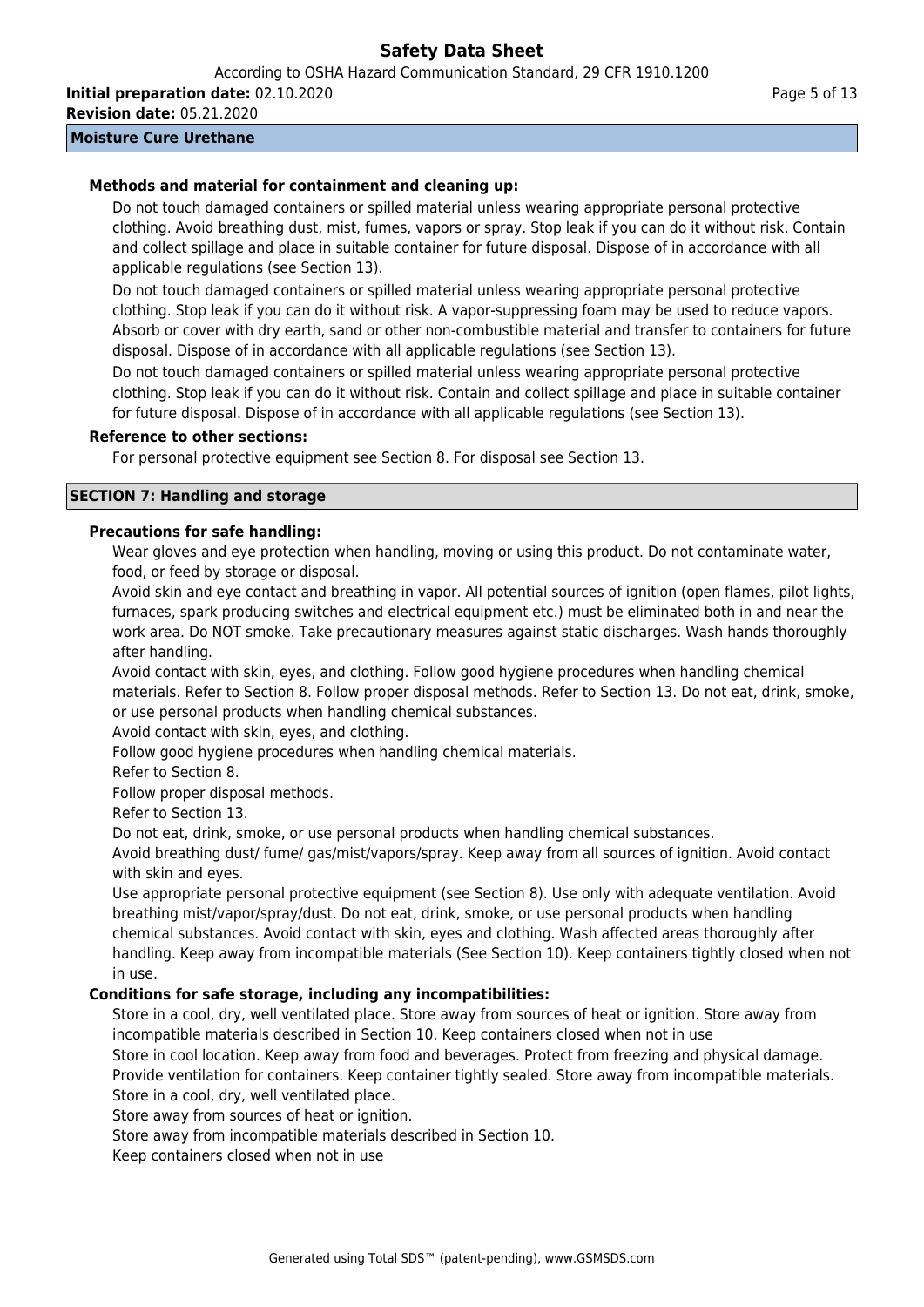According to OSHA Hazard Communication Standard, 29 CFR 1910.1200

**Initial preparation date:** 02.10.2020 **Revision date:** 05.21.2020

## **Moisture Cure Urethane**

Store in cool, dry place and keep container tightly closed. Do not store in direct sunlight. Store in cool, dry, well-ventilated location out of direct sunlight. Keep away from food and beverages. Protect from freezing and physical damage. Store away from heat, open flames and other sources of ignition. Keep container tightly sealed. Store away from incompatible materials (See Section 10).

#### **SECTION 8: Exposure controls/personal protection**

Only those substances with limit values have been included below.

| <b>Country (Legal Basis)</b> | <b>Substance</b>             | <b>Identifier</b> | <b>Permissible concentration</b>                     |
|------------------------------|------------------------------|-------------------|------------------------------------------------------|
| <b>WEEL</b>                  | 1-Methoxy-2-propanol acetate | 108-65-6          | TWA: 50 ppm                                          |
| <b>ACGIH</b>                 | Xylene                       | 1330-20-7         | TWA: 100 ppm                                         |
|                              | Xylene                       | 1330-20-7         | STEL: 150 ppm                                        |
| <b>OSHA</b>                  | Xylene                       | 1330-20-7         | 8-Hour TWA-PEL: 435 mg/m <sup>3</sup>                |
|                              | Xylene                       | 1330-20-7         | 8-Hour TWA-PEL: 100 ppm                              |
|                              | Xylene                       | 1330-20-7         | STEL: 150 ppm                                        |
|                              | Xylene                       | 1330-20-7         | STEL: 655 mg/m <sup>3</sup>                          |
|                              | Ethyl Benzene                | 100-41-4          | 8-Hour TWA-PEL: 435 mg/m <sup>3</sup> (100<br>ppm)   |
| <b>NIOSH</b>                 | Xylene                       | 1330-20-7         | REL-TWA: 435 mg/m <sup>3</sup>                       |
|                              | Xylene                       | 1330-20-7         | REL-TWA: 100 ppm                                     |
|                              | Xylene                       | 1330-20-7         | STEL: 655 mg/m <sup>3</sup>                          |
|                              | Xylene                       | 1330-20-7         | STEL: 150 ppm                                        |
|                              | Ethyl Benzene                | 100-41-4          | REL-TWA: 435 mg/m <sup>3</sup> (100 ppm<br>$[10-hr]$ |
|                              | Ethyl Benzene                | 100-41-4          | STEL: 545 mg/m <sup>3</sup> (125 ppm)                |
|                              | Ethyl Benzene                | 100-41-4          | IDLH: 800 ppm                                        |
| United States(California)    | Xylene                       | 1330-20-7         | 8-Hour TWA-PEL: 100 ppm                              |
|                              | Xylene                       | 1330-20-7         | PEL-STEL: 150 ppm (15- minute)                       |
|                              | Xylene                       | 1330-20-7         | PEL Ceiling: 300 ppm                                 |
|                              | Ethyl Benzene                | 100-41-4          | 8-Hour TWA-PEL: 22 mg/m <sup>3</sup> (5<br>ppm)      |
|                              | Ethyl Benzene                | 100-41-4          | PEL-STEL: 130 mg/m <sup>3</sup> (30 ppm)             |

## **Occupational Exposure limit values:**

#### **Biological limit values:**

| Country (Legal Basis) | <b>Substance</b> | er                       | Identifi   Determina   Specimen   Sampling   Permissibl<br>l nt | <b>time</b>                          | l e limits |
|-----------------------|------------------|--------------------------|-----------------------------------------------------------------|--------------------------------------|------------|
| United States         | Xvlene           | $\overline{\phantom{a}}$ | 1330-20   Methylhipp<br>Luric acids                             | $\vert$ End of shift $\vert$ 1.5 g/g |            |

## **Information on monitoring procedures:**

Not determined or not applicable.

#### **Appropriate engineering controls:**

Effective ventilation in all processing areas.

#### **Personal protection equipment**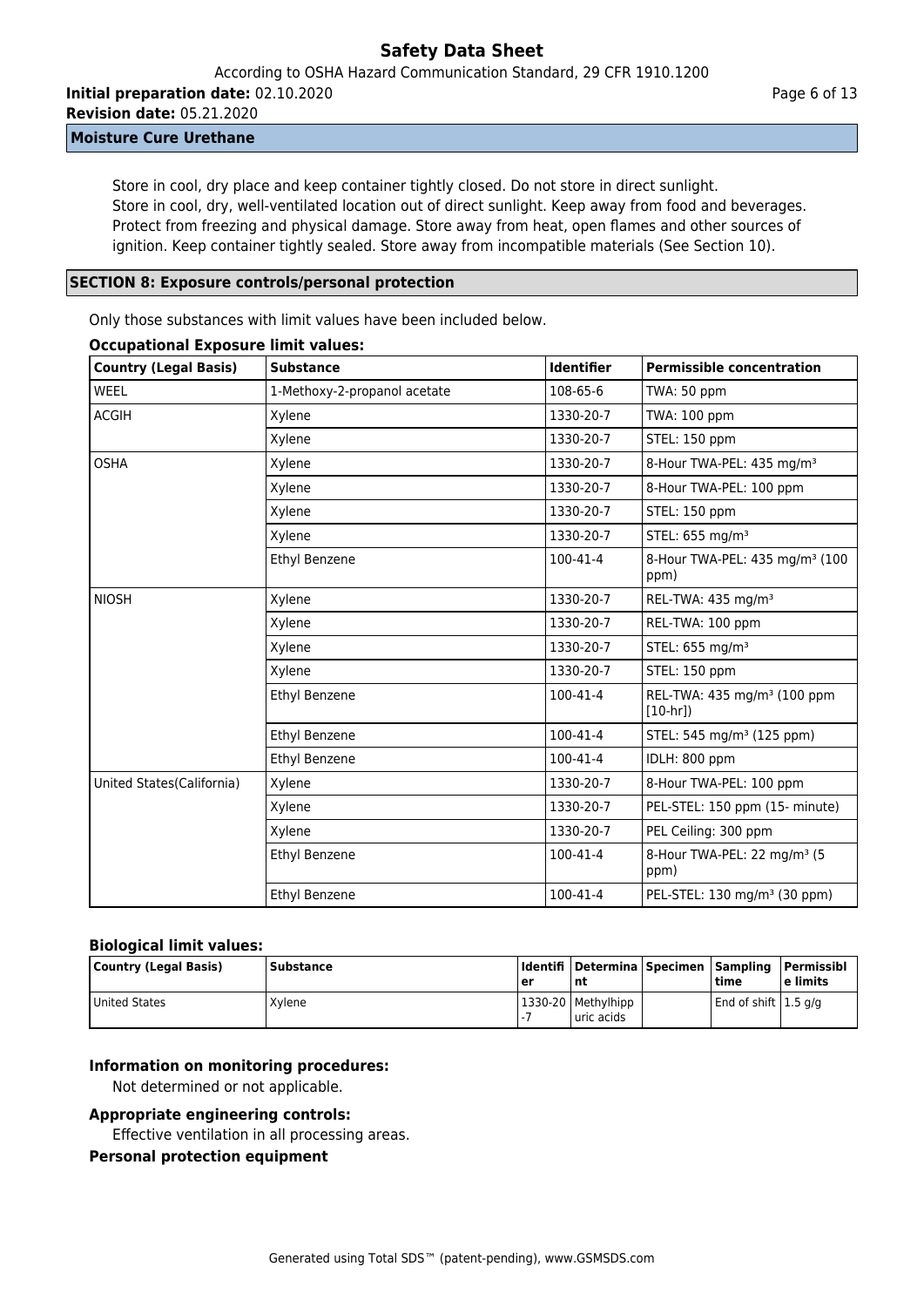**Initial preparation date:** 02.10.2020

**Revision date:** 05.21.2020

## **Moisture Cure Urethane**

## **Eye and face protection:**

## Safety goggles

Safety goggles or safety glasses with side shields Safety glasses

## **Skin and body protection:**

Impervious clothing, chemical resistant gloves Chemical resistant clothing and gloves Impervious clothing, Chemical resistant gloves Chemical resistant clothing, chemical resistant gloves

## **Respiratory protection:**

In case of insufficient ventilation, wear suitable respiratory protection

In case of insufficent ventialation, wear suitable respiratory protection

## **General hygienic measures:**

Handle in accordance with good industrial hygiene and safety measures. Wash hands and face after handling chemical products. Wash hands before eating, drinking and smoking. Wash hands at the end of the workday.

Handle in accordance with good industrial hygiene and safety measures. Wash hands and face after handling chemical products. Wash hands before eating, drinking and smoking. Wash hands at the end of the workday. Appropriate techniques should be applied to remove contaminated clothing and shoes. Wash contaminated clothing before reuse.

Handle in accordance with good industrial hygiene and safety measures.

Wash hands and face after handling chemical products.

Wash hands before eating, drinking and smoking.

Wash hands at the end of the workday.

## **SECTION 9: Physical and chemical properties**

## **Information on basic physical and chemical properties**

| <b>Appearance</b>                         | liquid                                                            |
|-------------------------------------------|-------------------------------------------------------------------|
| Odor                                      | solvent                                                           |
| <b>Odor threshold</b>                     | <b>NA</b>                                                         |
| pH                                        | <b>NA</b>                                                         |
| <b>Melting point/freezing point</b>       | $-94.9C$                                                          |
| Initial boiling point/range               | 136.1C                                                            |
| Flash point (closed cup)                  | 83F                                                               |
| <b>Evaporation rate</b>                   | slower than diethyl ether                                         |
| <b>Flammability (solid, gas)</b>          | <b>NA</b>                                                         |
| <b>Upper flammability/explosive limit</b> | 6.8% estimated                                                    |
| Lower flammability/explosive limit        | 1.2% estimated                                                    |
| <b>Vapor pressure</b>                     | 10.95 hPa                                                         |
| <b>Vapor density</b>                      | heavier than air                                                  |
| <b>Density</b>                            | 0.96                                                              |
| <b>Relative density</b>                   | <b>NA</b>                                                         |
| <b>Solubilities</b>                       | not soluble in water, reacts with water to release carbon dioxide |
| Partition coefficient (n-octanol/water)   | <b>NA</b>                                                         |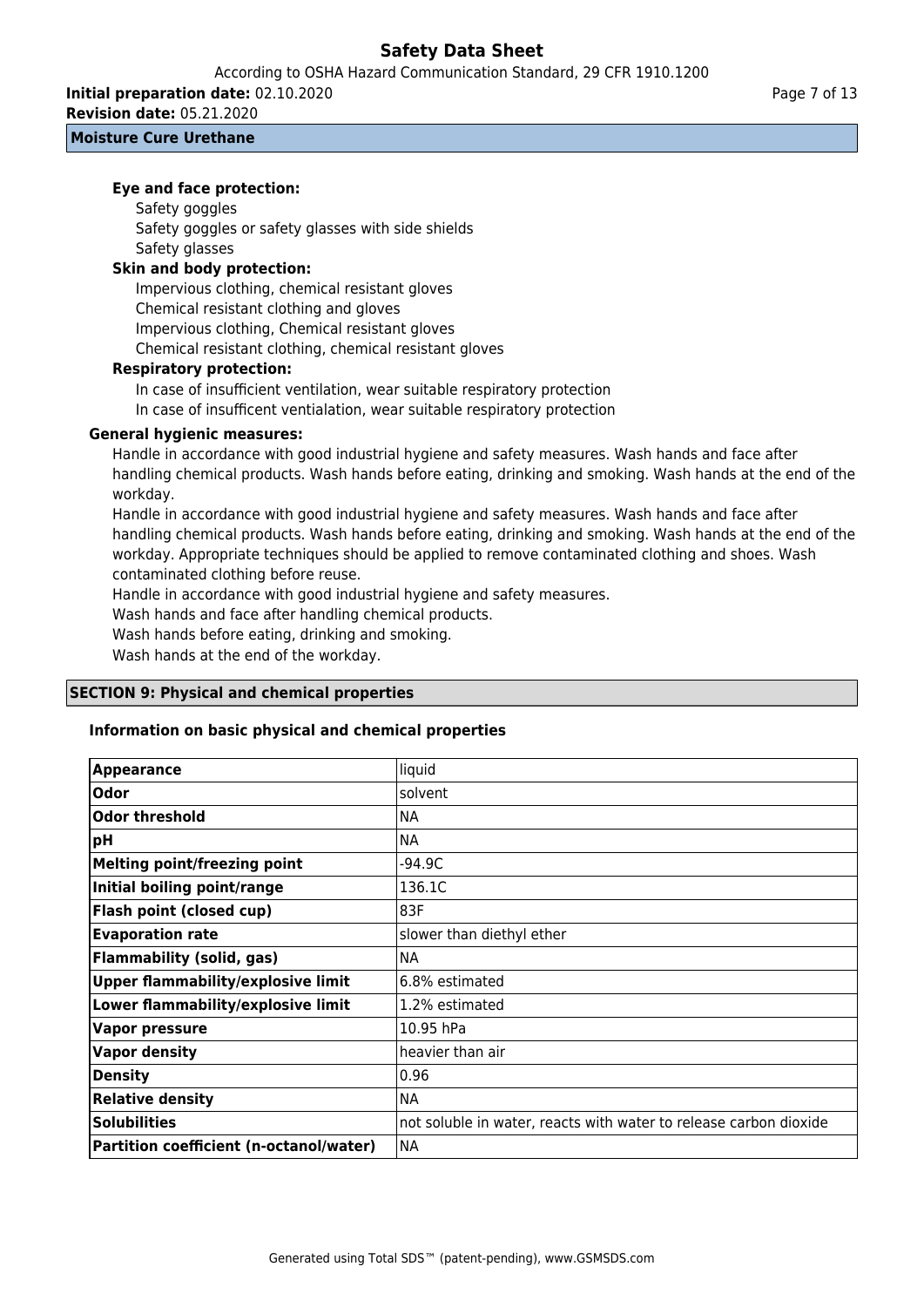## According to OSHA Hazard Communication Standard, 29 CFR 1910.1200

**Initial preparation date:** 02.10.2020

**Revision date:** 05.21.2020

Page 8 of 13

## **Moisture Cure Urethane**

| <b>Auto/Self-ignition temperature</b> | 432.22C    |
|---------------------------------------|------------|
| Decomposition temperature             | INA        |
| Dynamic viscosity                     | INA        |
| <b>Kinematic viscosity</b>            | INA        |
| <b>Explosive properties</b>           | <b>INA</b> |
| <b>Oxidizing properties</b>           | INA        |

#### **Other information**

| VOC g/l | $< 575$ g/l |
|---------|-------------|
|         |             |

#### **SECTION 10: Stability and reactivity**

#### **Reactivity:**

Stable and non-reactive under normal conditions of use, storage and transport.

#### **Chemical stability:**

Stable under normal storage and handling conditions.

Stable under recommended storage and handling conditions.

#### **Possibility of hazardous reactions:**

Under normal conditions of storage and use, hazardous reactions will not occur.

No dangerous reaction known under conditions of normal use.

## **Conditions to avoid:**

Incompatible materials.

Avoid heat, sparks, open flames and other ignition sources. Contact with incompatible materials.

## **Incompatible materials:**

Strong oxidizing agents.

Strong oxidizing agents and strong acids.

## **Hazardous decomposition products:**

Under normal conditions of storage and use, hazardous decomposition products should not be produced. Carbon oxides (COx).

## **SECTION 11: Toxicological information**

#### **Acute toxicity**

**Assessment:** Based on available data, the classification criteria are not met.

**Product data:** No data available.

## **Substance data:**

| <b>Name</b>                  | Route      | <b>Result</b>             |
|------------------------------|------------|---------------------------|
| 1-Methoxy-2-propanol acetate | loral      | LD50 Rat: 5155 mg/kg      |
|                              | dermal     | LD50 Rabbit: >5000 mg/kg  |
| Xylene                       | dermal     | LD50 Rabbit: 1700 mg/kg   |
|                              | Inhalation | LC50 Rat: 5000 ppmV (4 h) |
|                              | loral      | LD50 Mouse: 5251 mg/kg    |
| Ethyl Benzene                | Inhalation | LC50 Rat: 4000 ppmV (4 h) |
|                              | loral      | LD50 Rat: 5460 mg/kg      |
|                              | dermal     | LD50 Rabbit: 17,800 mg/kg |

## **Skin corrosion/irritation**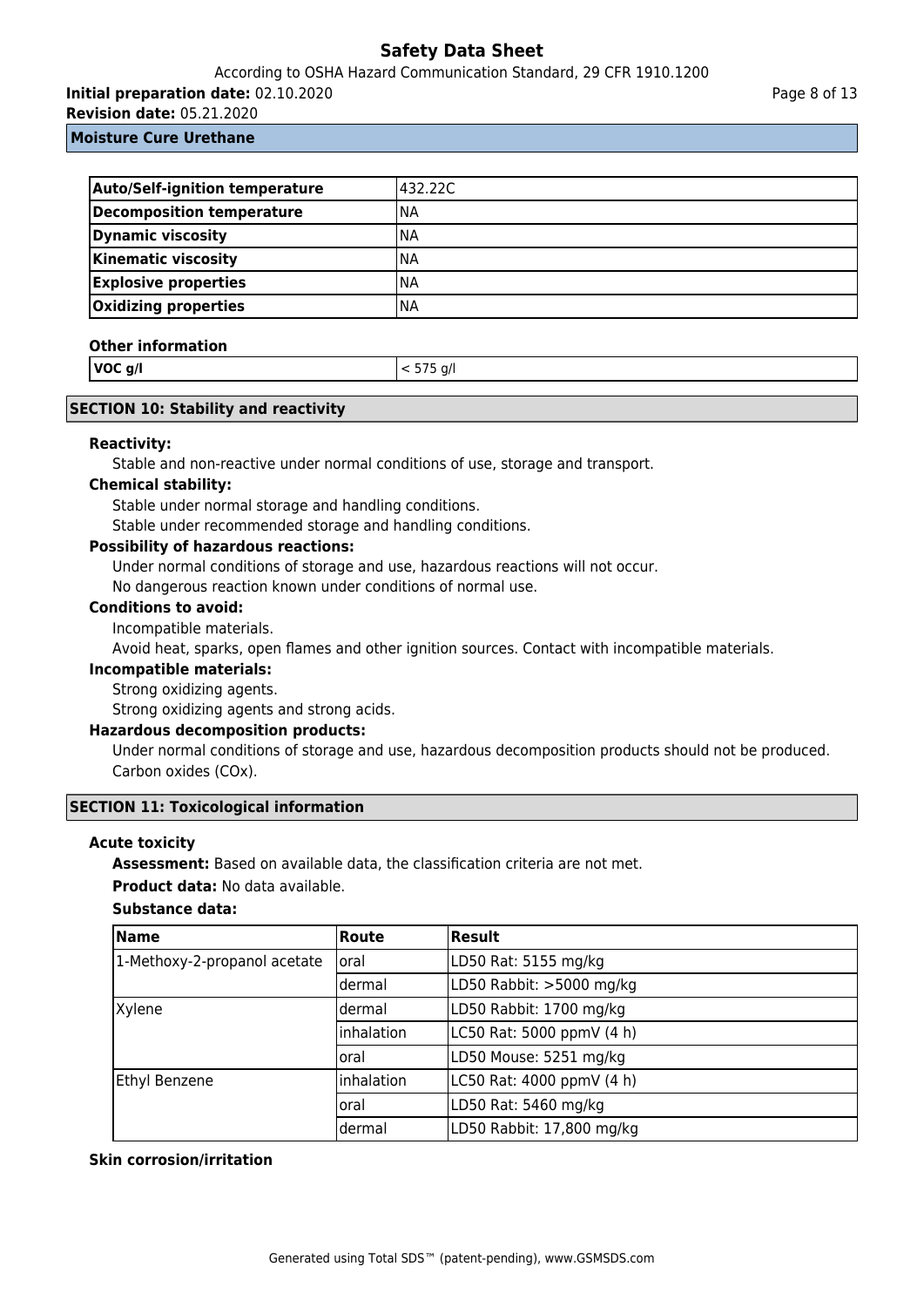According to OSHA Hazard Communication Standard, 29 CFR 1910.1200

**Initial preparation date:** 02.10.2020

**Revision date:** 05.21.2020

**Moisture Cure Urethane**

#### **Assessment:**

Causes skin irritation.

## **Product data:**

No data available.

#### **Substance data:**

| <i>Name</i> | Result                         |
|-------------|--------------------------------|
| Xylene      | skin irritation. ا<br>Causes 1 |

## **Serious eye damage/irritation**

**Assessment:** Based on available data, the classification criteria are not met.

#### **Product data:**

No data available.

**Substance data:** No data available.

#### **Respiratory or skin sensitization**

**Assessment:** Based on available data, the classification criteria are not met.

#### **Product data:**

No data available.

**Substance data:** No data available.

## **Carcinogenicity**

## **Assessment:**

Suspected of causing cancer.

**Product data:** No data available.

#### **Substance data:** No data available.

## **International Agency for Research on Cancer (IARC):**

| Name          | <b>Classification</b> |
|---------------|-----------------------|
| Xylene        | lGroup 3              |
| Ethyl Benzene | Group 2B              |

#### **National Toxicology Program (NTP):**

| <b>Name</b>   | <b>Classification</b> |
|---------------|-----------------------|
| Ethyl Benzene | Not Applicable        |

**OSHA Carcinogens:** Not applicable

#### **Germ cell mutagenicity**

**Assessment:** Based on available data, the classification criteria are not met.

#### **Product data:**

No data available.

**Substance data:** No data available.

## **Reproductive toxicity**

#### **Assessment:**

Suspected of damaging fertility or the unborn child.

#### **Product data:**

#### No data available.

**Substance data:** No data available.

#### **Specific target organ toxicity (single exposure)**

#### **Assessment:**

Page 9 of 13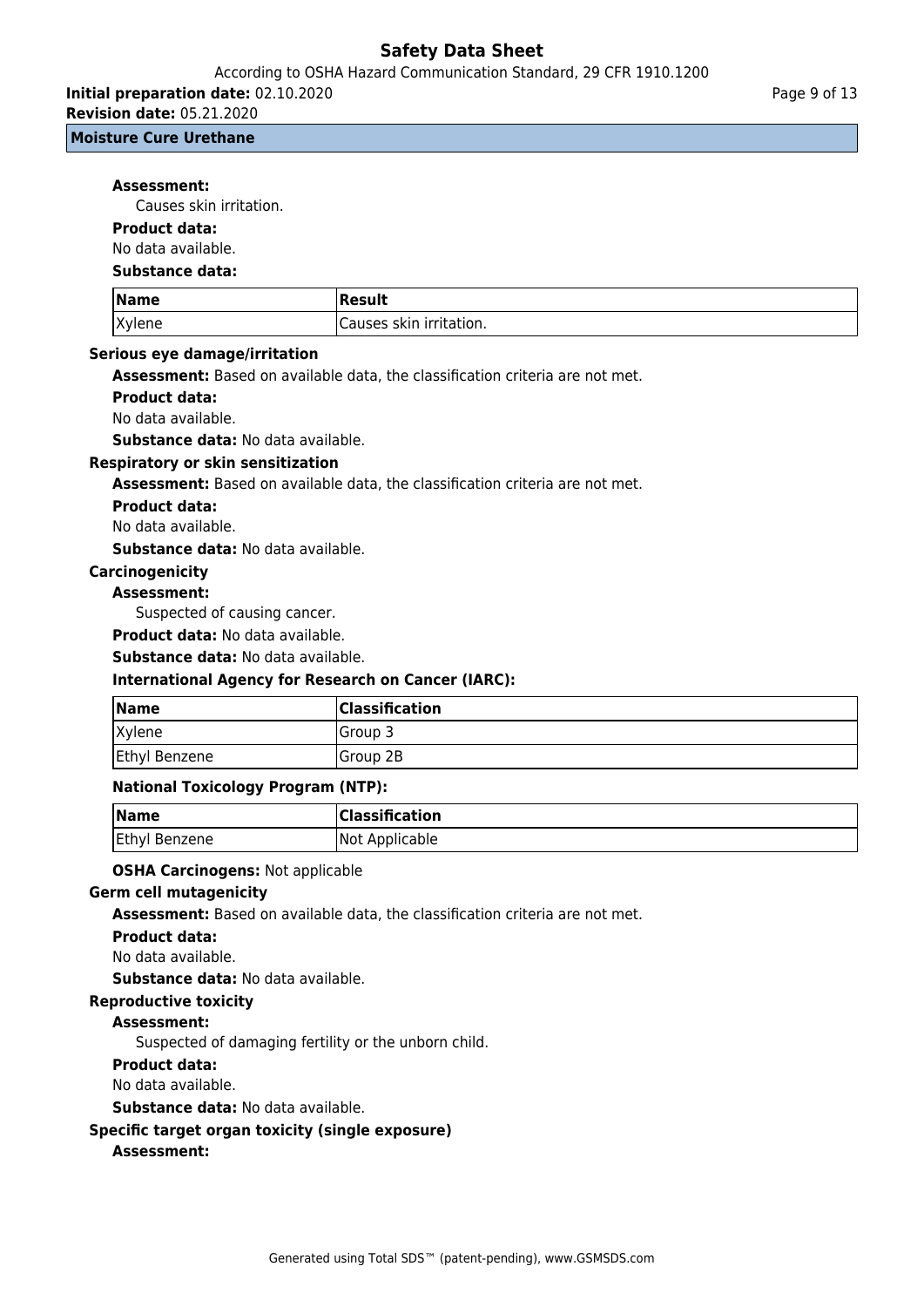## According to OSHA Hazard Communication Standard, 29 CFR 1910.1200

**Initial preparation date:** 02.10.2020

**Revision date:** 05.21.2020

## **Moisture Cure Urethane**

May cause drowsiness or dizziness.

## **Product data:**

No data available.

**Substance data:**

| <b>Name</b> | Result                                                            |
|-------------|-------------------------------------------------------------------|
|             | 1-Methoxy-2-propanol acetate   May cause dizziness or drowsiness. |

## **Specific target organ toxicity (repeated exposure)**

#### **Assessment:**

May cause damage to organs through prolonged or repeated exposure.

## **Product data:**

No data available.

#### **Substance data:**

| <b>Name</b>   | <b>IResult</b>                                                   |
|---------------|------------------------------------------------------------------|
| Ethyl Benzene | May cause damage to hearing organs through prolonged or repeated |
|               | Texposure.                                                       |

## **Aspiration toxicity**

**Assessment:** Based on available data, the classification criteria are not met.

#### **Product data:**

No data available.

#### **Substance data:**

| <b>Name</b>          | Result                                        |
|----------------------|-----------------------------------------------|
| <b>Ethyl Benzene</b> | May be fatal if swallowed and enters airways. |

#### **Information on likely routes of exposure:**

No data available.

#### **Symptoms related to the physical, chemical and toxicological characteristics:**

No data available.

## **Other information:**

No data available.

## **SECTION 12: Ecological information**

#### **Acute (short-term) toxicity**

**Assessment:** Based on available data, the classification criteria are not met. **Product data:** No data available.

## **Substance data:**

| $\sqrt{\mathsf{Name}}$ | Result                                                                       |
|------------------------|------------------------------------------------------------------------------|
|                        | 1-Methoxy-2-propanol acetate   LC50 Pimephales promelas: 130 mg/L (96 hours) |

#### **Chronic (long-term) toxicity**

**Assessment:** Based on available data, the classification criteria are not met.

**Product data:** No data available.

#### **Substance data:**

| <b>Name</b> | Result                                                                   |
|-------------|--------------------------------------------------------------------------|
|             | 1-Methoxy-2-propanol acetate   NOEC Oryzias latipes: 47.5 mg/L (14 days) |

## **Persistence and degradability**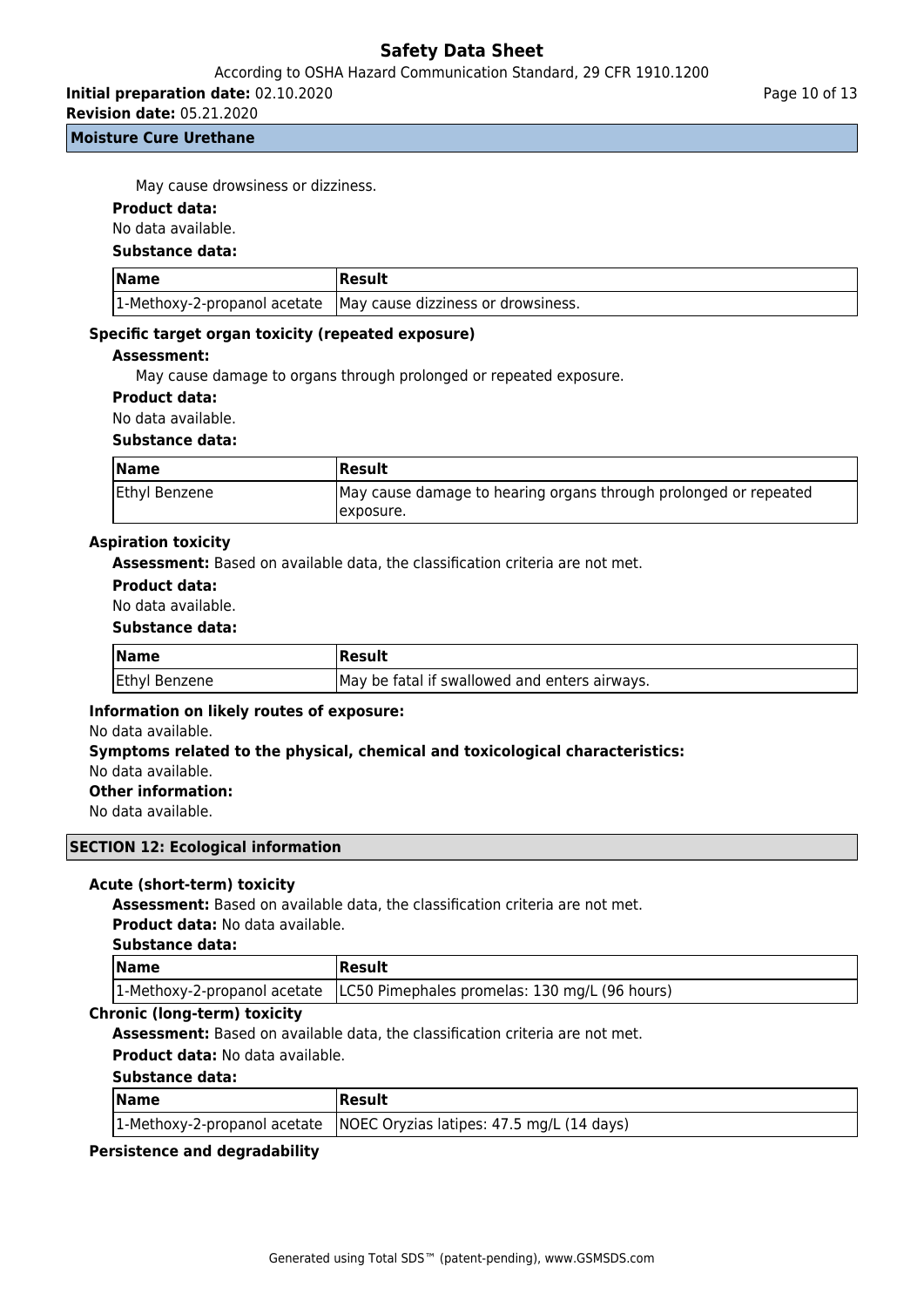## According to OSHA Hazard Communication Standard, 29 CFR 1910.1200

**Initial preparation date:** 02.10.2020

**Revision date:** 05.21.2020

#### **Moisture Cure Urethane**

## **Product data:** No data available.

#### **Substance data:**

| <b>Name</b>                                         | Result                          |
|-----------------------------------------------------|---------------------------------|
| 1-Methoxy-2-propanol acetate Readily biodegradable. |                                 |
| <b>Xylene</b>                                       | Readily biodegradable in water. |

## **Bioaccumulative potential**

### **Product data:** No data available.

#### **Substance data:**

| Name                                        | <b>Result</b>        |
|---------------------------------------------|----------------------|
| 1-Methoxy-2-propanol acetate   Log Kow: 1.2 |                      |
| Xylene                                      | $ BCF: >8.1 - <25.9$ |

#### **Mobility in soil**

**Product data:** No data available.

## **Substance data:**

| Name   | <b>Result</b>                     |
|--------|-----------------------------------|
| Xylene | Moderately Mobile (Log Koc: 2.73) |

## **Results of PBT and vPvB assessment**

#### **Product data:**

**PBT assessment:** This product does not contain any substances that are assessed to be a PBT..

**vPvB assessment:** This product does not contain any substances that are assessed to be a vPvB..

## **Substance data:**

#### **PBT assessment:**

| 1-Methoxy-2-propanol acetate Substance is not PBT.  |  |
|-----------------------------------------------------|--|
| <b>vPvB</b> assessment:                             |  |
| 1-Methoxy-2-propanol acetate Substance is not vPvB. |  |

#### **Other adverse effects: No data available.**

#### **SECTION 13: Disposal considerations**

#### **Disposal methods:**

It is the responsibility of the waste generator to properly characterize all waste materials according to applicable regulatory entities

## **Contaminated packages:**

Not determined or not applicable.

#### **SECTION 14: Transport information**

#### **United States Transportation of dangerous goods (49 CFR DOT)**

| UN number                     | 1866                                                          |
|-------------------------------|---------------------------------------------------------------|
| UN proper shipping name       | UN 1866, Resin Solution, Class 3, Labels 3, Packing Group III |
| UN transport hazard class(es) | <b>None</b>                                                   |
| <b>Packing group</b>          | Ш                                                             |
| <b>Environmental hazards</b>  | <b>None</b>                                                   |
| Special precautions for user  | <b>None</b>                                                   |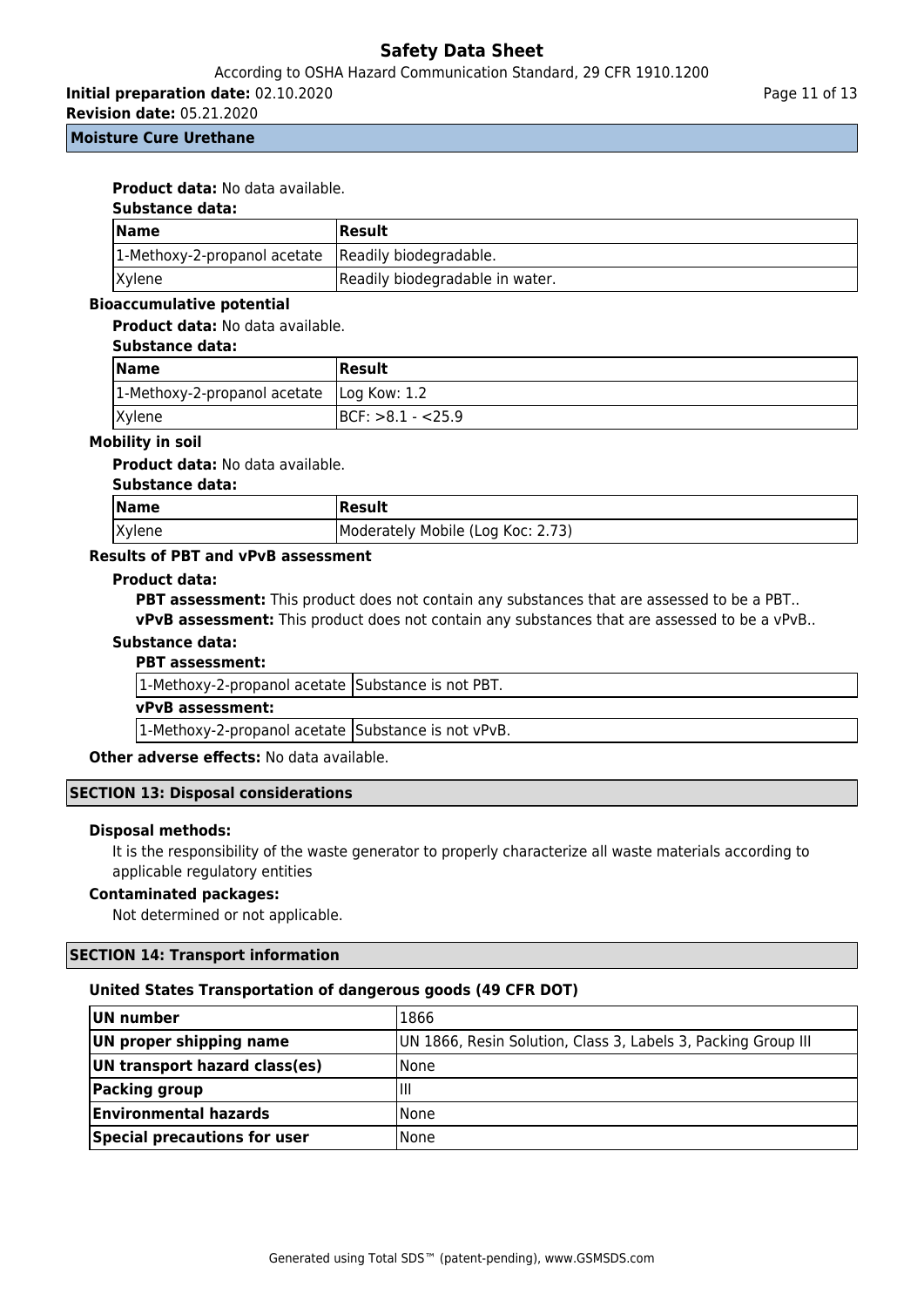# According to OSHA Hazard Communication Standard, 29 CFR 1910.1200

**Initial preparation date:** 02.10.2020

**Revision date:** 05.21.2020

**Moisture Cure Urethane**

| <b>International Maritime Dangerous Goods (IMDG)</b> |                                                               |  |
|------------------------------------------------------|---------------------------------------------------------------|--|
| UN number                                            | 1866                                                          |  |
| UN proper shipping name                              | UN 1866, Resin Solution, Class 3, Labels 3, Packing Group III |  |
| UN transport hazard class(es)                        | None                                                          |  |
| Packing group                                        | ШI                                                            |  |
| <b>Environmental hazards</b>                         | None                                                          |  |
| Special precautions for user                         | None                                                          |  |

## **International Air Transport Association Dangerous Goods Regulations (IATA-DGR)**

| UN number                     | 1866                                                          |
|-------------------------------|---------------------------------------------------------------|
| UN proper shipping name       | UN 1866, Resin Solution, Class 3, Labels 3, Packing Group III |
| UN transport hazard class(es) | <b>None</b>                                                   |
| Packing group                 | IШ                                                            |
| <b>Environmental hazards</b>  | <b>None</b>                                                   |
| Special precautions for user  | l None                                                        |

## **SECTION 15: Regulatory information**

## **United States regulations**

**Inventory listing (TSCA):** All ingredients are listed or exempt.

**Significant New Use Rule (TSCA Section 5):** None of the ingredients are listed.

**Export notification under TSCA Section 12(b):** None of the ingredients are listed.

**SARA Section 302 extremely hazardous substances:** None of the ingredients are listed.

## **SARA Section 313 toxic chemicals:**

| 1-Methoxy-2-propanol acetate | Not<br>Listed |
|------------------------------|---------------|
| IXvlene                      | <b>Listed</b> |
| Ethyl Benzene                | lListed       |
|                              |               |

## **CERCLA:**

| -<br>، مدد ا<br> 1330-20-1 | $\mathbf{v}$<br>(vlene  | Listed | 100  |
|----------------------------|-------------------------|--------|------|
| $ 100-47\rangle$<br>I – 4  | Ethyl<br><b>Benzene</b> | Listeo | 1000 |

## **RCRA:**

| .1330-ZU-7  | 'Yylene          | Listed | U239  |
|-------------|------------------|--------|-------|
| 100<br>l -4 | Ethyl<br>Benzene | Listed | 1F003 |

**Section 112(r) of the Clean Air Act (CAA):** None of the ingredients are listed.

## **Massachusetts Right to Know:**

| $ 108-65-6$  | 1-Methoxy-2-propanol acetate | Not<br>Listed |
|--------------|------------------------------|---------------|
| $ 1330-20-7$ | IXvlene                      | Listed        |
| $ 100-41-4 $ | Ethyl Benzene                | Listed        |

## **New Jersey Right to Know:**

| $ 108-65-6$ | L-Methoxy-2-propanol acetate | <b>INot</b> |
|-------------|------------------------------|-------------|
|             |                              |             |